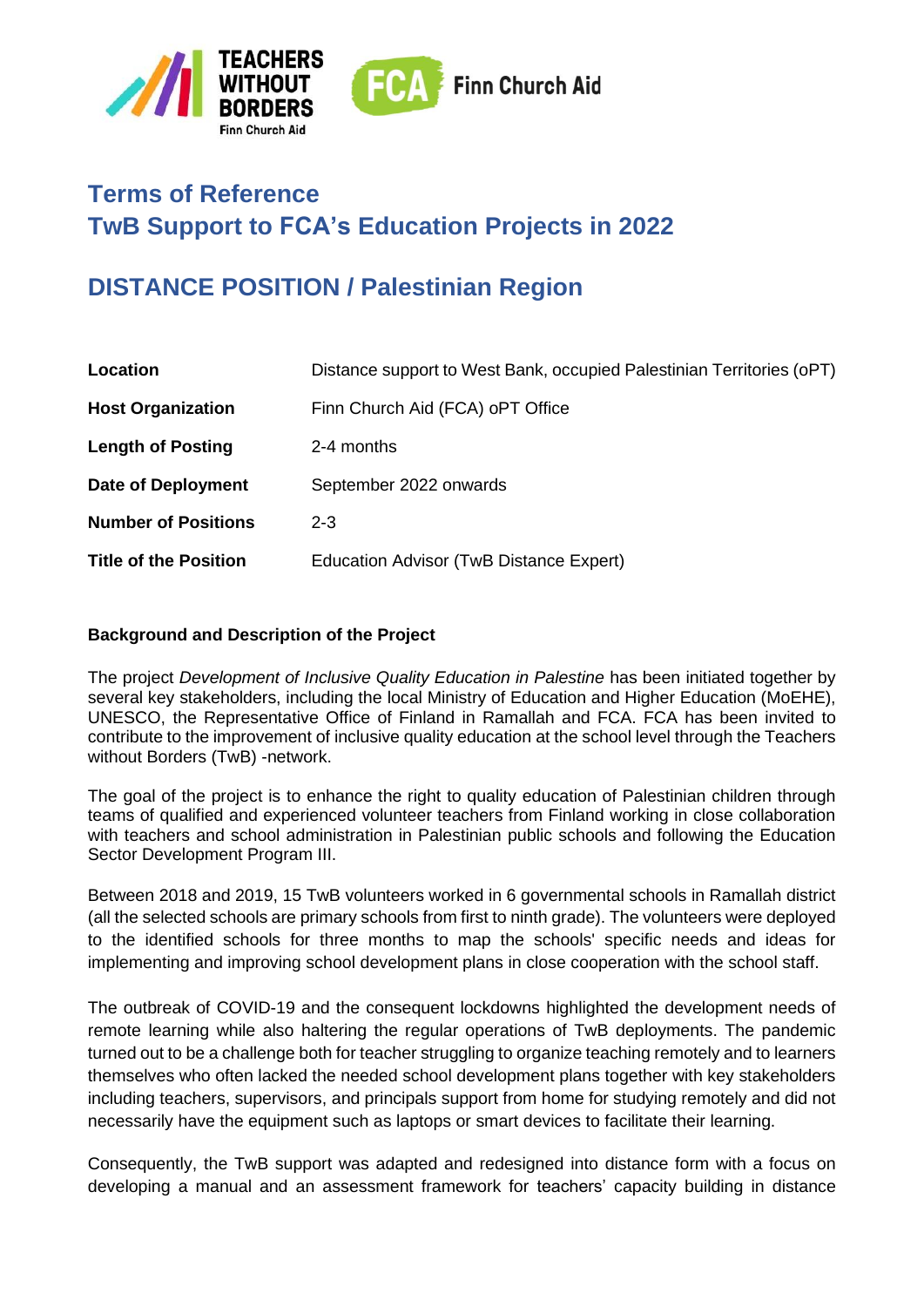

education. The FCA response created a basic understanding of possible response modalities during the COVID-19 crisis and the possibilities of distance teaching and learning in fragile contexts. TwB volunteers build the capacity of the teachers in distance education in its different content, forms, and means, and supported the teachers in the partner schools to better cope with stress and anxiety caused by the COVID-19 pandemic to maintain quality education for learners.

In 2022, as the schools have reopened, the program proceeds with the in-country volunteer placements side-by-side with distance positions to support the local teachers in school settings.

### **Main Tasks May Include**

- Develop teachers' pedagogical skills on distance education and blended learning materials, based on local strategies, existing teacher training materials, and timely needs
- Develop educational leadership and pedagogical management materials for the partner schools' principals and directorate
- Plan and conduct training sessions for the school principals on educational leadership and management with specified topics relevant to the partner schools
- Support teachers in collegial learning, peer support and knowledge sharing in the development of teaching and learning during and after Covid-19, or another crisis
- Provide technical and pedagogical expertise for the education programme planning and implementation as relevant to the local needs
- *Note the plans and tasks will be specified according to the local needs, and the FCA Office's suggestions for prioritization.*

### **Position-Specific Qualifications and Competencies**

- A Master's Degree in Education and/or teaching experience from Finland
- Experience in teacher training, training curricula planning, *and/or* (online) material production is an asset
- Good command of online training, teaching, and learning tools
- Proficiency in written and spoken English required; knowledge of Arabic is an asset
- Sensitivity to local cultures
- Knowledge of Palestine's education system and policies is an added advantage
- Flexibility to changes to plans on short notice and occasionally unstable data connections
- **In addition, general qualifications, and competencies for all TwB volunteers defined in the TwB webpage**

#### **Supervision and Support**

TwB expert receives support on task division, coordination of the contents, implementation of the activities as well as technical guidance and support from the following persons: FCA oPT Education Officer, Program Consultant, and TwB Coordinator.